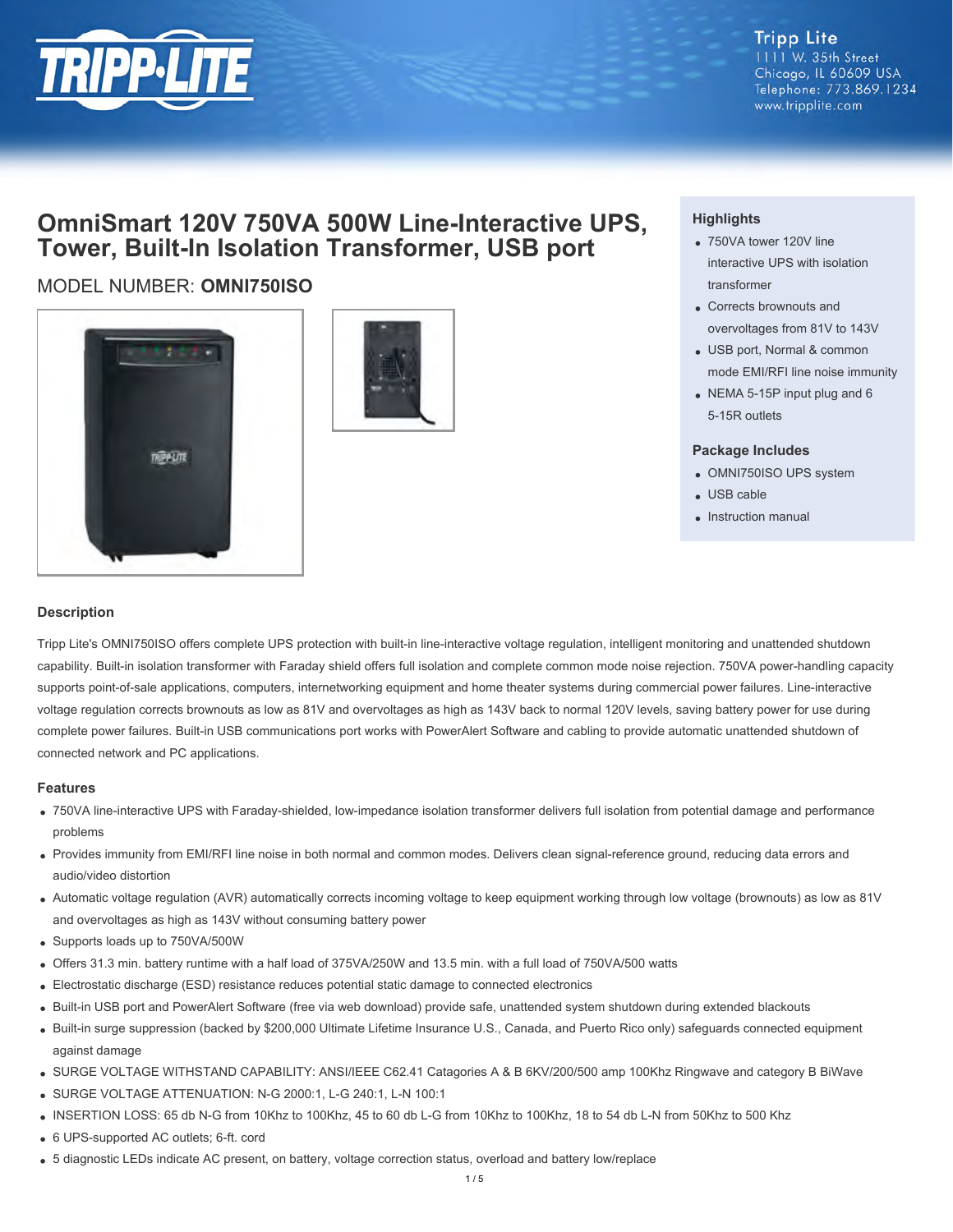

Optional PDUB15 bypass PDU enables hot-swappable UPS replacement with no disruption to connected equipment

# **Specifications**

| <b>OUTPUT</b>                                 |                                     |  |
|-----------------------------------------------|-------------------------------------|--|
| Output Volt Amp Capacity (VA)                 | 750                                 |  |
| Output Watt Capacity (Watts)                  | 500                                 |  |
| Power Factor                                  | 0.7                                 |  |
| Nominal Output Voltage(s)<br>Supported        | 115V; 120V                          |  |
| <b>Frequency Compatibility</b>                | 60 Hz                               |  |
| Output Voltage Regulation (Line<br>Mode)      | $-18\%, +8\%$                       |  |
| Output Voltage Regulation (Battery<br>Mode)   | 115V (+/- 5%)                       |  |
| <b>Output Receptacles</b>                     | $(6)$ 5-15R                         |  |
| Hot-Swap PDU options                          | PDUB15 (2U / 8 5-15R outlets)       |  |
| Output AC Waveform (AC Mode)                  | Sine wave                           |  |
| Output AC Waveform (Battery Mode)             | PWM sine wave                       |  |
| <b>INPUT</b>                                  |                                     |  |
| Rated input current (Maximum Load)            | 5.5A                                |  |
| Nominal Input Voltage(s) Supported            | <b>120V AC</b>                      |  |
| UPS Input Connection Type                     | $5-15P$                             |  |
| UPS Input Cord Length (ft.)                   | 6                                   |  |
| UPS Input Cord Length (m)                     | 1.8                                 |  |
| Recommended Electrical Service                | 15A 120V                            |  |
| Input Phase                                   | Single-Phase                        |  |
| <b>BATTERY</b>                                |                                     |  |
| Full Load Runtime (min.)                      | 13.5 min. (500w)                    |  |
| Half Load Runtime (min.)                      | 31.3 min. (250w)                    |  |
| DC System Voltage (VDC)                       | 36                                  |  |
| Battery Recharge Rate (Included<br>Batteries) | Less than 4.5 hours from 10% to 90% |  |
| Internal UPS Replacement Battery<br>Cartridge | <b>RBC53</b>                        |  |
| <b>Battery Access</b>                         | Battery access door                 |  |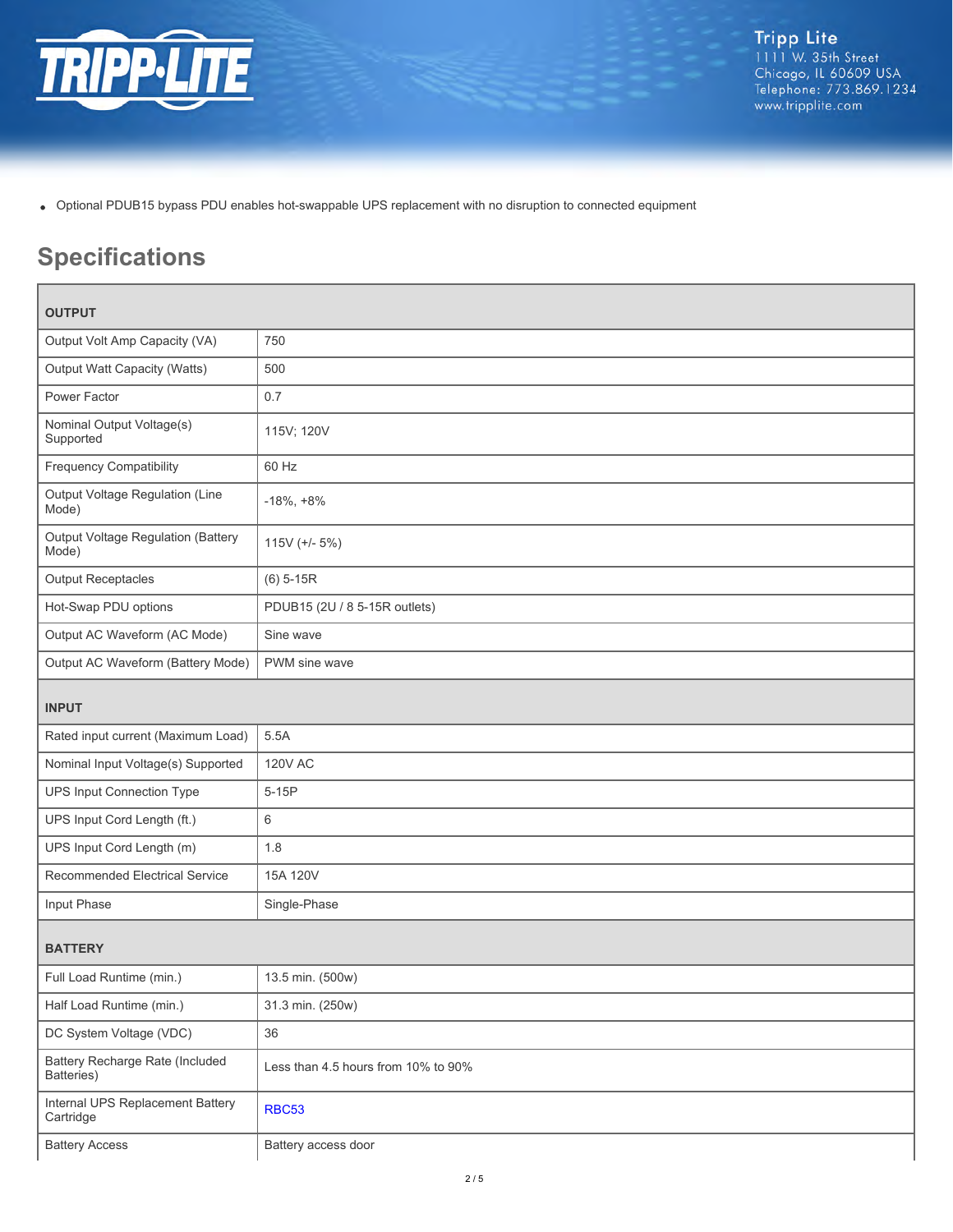

| <b>Battery Replacement Description</b>                           | Hot-swappable, user replaceable batteries                                                                                        |  |
|------------------------------------------------------------------|----------------------------------------------------------------------------------------------------------------------------------|--|
| <b>VOLTAGE REGULATION</b>                                        |                                                                                                                                  |  |
| Voltage Regulation Description                                   | Automatic voltage regulation (AVR) maintains line power operation with an input voltage range of 81 to 143                       |  |
| Overvoltage Correction                                           | Input voltages between 128 and 143V are reduced by 9%                                                                            |  |
| <b>Undervoltage Correction</b>                                   | Input voltages between 97 and 107V are boosted by 10%                                                                            |  |
| Severe Undervoltage Correction                                   | Input voltages between 81 and 96V are boosted by 21%                                                                             |  |
| <b>USER INTERFACE, ALERTS &amp; CONTROLS</b>                     |                                                                                                                                  |  |
| Switches                                                         | 2 Switches control off/on power status and alarm-cancel/self-test operation                                                      |  |
| Alarm Cancel Operation                                           | Power-fail alarm can be silenced using alarm-cancel switch; once silenced, alarm will re-sound to indicate<br>low-battery status |  |
| Audible Alarm                                                    | Audible alarm indicates power-failure and low-battery conditions                                                                 |  |
| <b>LED</b> Indicators                                            | 5 LEDs indicate line power, battery power, overload, voltage regulation and battery low/replace status                           |  |
| <b>SURGE / NOISE SUPPRESSION</b>                                 |                                                                                                                                  |  |
| UPS AC Suppression Joule Rating                                  | 510                                                                                                                              |  |
| <b>UPS AC Suppression Response</b><br>Time                       | Instantaneous                                                                                                                    |  |
| EMI / RFI AC Noise Suppression                                   | Yes                                                                                                                              |  |
| <b>ISOLATION</b>                                                 |                                                                                                                                  |  |
| Output Isolation Transformer                                     | Professional grade load isolation transformer                                                                                    |  |
| Surge Voltage Withstand Capability                               | ANSI/IEEE C62.41 Categories A & B 6KV/200/500 amp 100Khz Ringwave and category B BiWave                                          |  |
| Surge Voltage Attenuation                                        | N-G 2000:1, L-G 240:1, L-N 100:1                                                                                                 |  |
| <b>Insertion Loss</b>                                            | 65 db N-G from 10Khz to 100Khz, 45 to 60 db L-G from 10Khz to 100Khz, 18 to 54 db L-N from 50Khz to 500 Khz                      |  |
| <b>PHYSICAL</b>                                                  |                                                                                                                                  |  |
| Installation Form Factors Supported<br>with Included Accessories | Tower                                                                                                                            |  |
| Installation Form Factors Supported<br>with Optional Accessories | Wallmount (UPSWM - tower mounting kit)                                                                                           |  |
| Primary Form Factor                                              | Tower                                                                                                                            |  |
| <b>UPS Power Module Dimensions</b><br>(hwd, in.)                 | $12.8 \times 7.5 \times 9.2$                                                                                                     |  |
| <b>UPS Power Module Dimensions</b><br>(hwd, cm)                  | 32.4 x 19 x 23.5                                                                                                                 |  |
| UPS Power Module Weight (lbs.)                                   | 36.4                                                                                                                             |  |
| UPS Power Module Weight (kg)                                     | 16.5                                                                                                                             |  |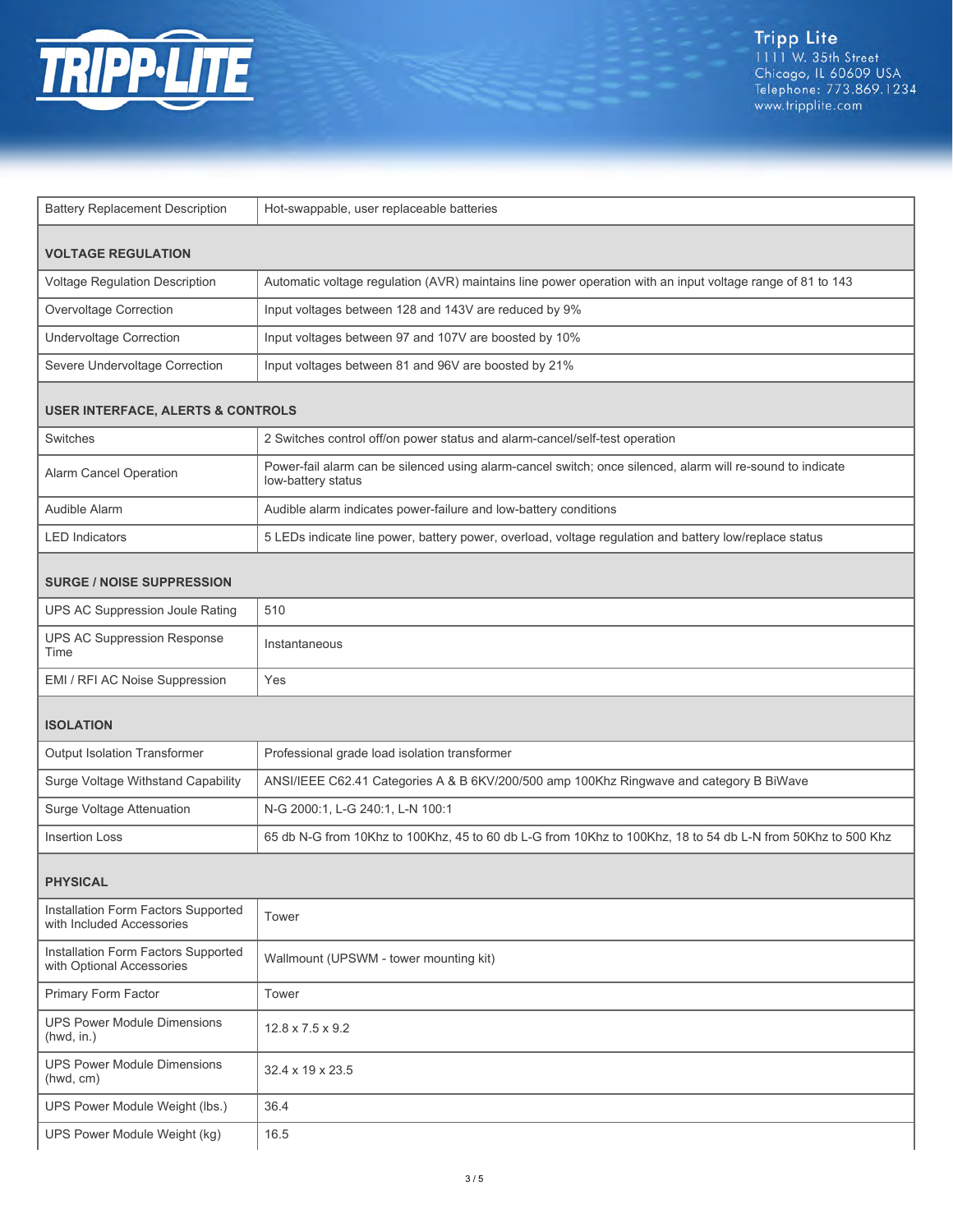

| UPS Shipping Dimensions (hwd / in.)                            | 18.2 x 13.8 x 12                                                                          |  |
|----------------------------------------------------------------|-------------------------------------------------------------------------------------------|--|
| UPS Shipping Dimensions (hwd /<br>cm)                          | 46.4 x 34.9 x 30.5                                                                        |  |
| Shipping Weight (lbs.)                                         | 40                                                                                        |  |
| Shipping Weight (kg)                                           | 18.2                                                                                      |  |
| Cooling Method                                                 | Fan                                                                                       |  |
| <b>UPS Housing Material</b>                                    | <b>PVC</b>                                                                                |  |
| <b>ENVIRONMENTAL</b>                                           |                                                                                           |  |
| <b>Operating Temperature Range</b>                             | +32 to +104 degrees Fahrenheit / 0 to +40 degrees Celsius                                 |  |
| Storage Temperature Range                                      | +5 to +122 degrees Fahrenheit / -15 to +50 degrees Celsius                                |  |
| <b>Relative Humidity</b>                                       | 0 to 95%, non-condensing                                                                  |  |
| AC Mode BTU / Hr. (Full Load)                                  | 168.1                                                                                     |  |
| Battery Mode BTU / Hr. (Full Load)                             | 210.1                                                                                     |  |
| AC Mode Efficiency Rating (100%<br>Load)                       | 91%                                                                                       |  |
| <b>COMMUNICATIONS</b>                                          |                                                                                           |  |
| Communications Interface                                       | <b>USB</b>                                                                                |  |
| <b>PowerAlert Software</b>                                     | Free download from www.tripplite.com                                                      |  |
| <b>Communications Cable</b>                                    | USB cable included                                                                        |  |
| WatchDog Compatibility                                         | Supports Watchdog application, OS and hard-reboot restart options for remote applications |  |
| <b>LINE / BATTERY TRANSFER</b>                                 |                                                                                           |  |
| <b>Transfer Time</b>                                           | 2-4 milliseconds                                                                          |  |
| Low Voltage Transfer to Battery<br>Power (Setpoint)            | 81                                                                                        |  |
| High Voltage Transfer to Battery<br>Power (Setpoint)           | 143                                                                                       |  |
| <b>SPECIAL FEATURES</b>                                        |                                                                                           |  |
| Cold Start (Startup in Battery Mode<br>During a Power Failure) | Cold-start operation supported                                                            |  |
| <b>High Availability UPS Features</b>                          | Hot swappable batteries                                                                   |  |
| <b>CERTIFICATIONS</b>                                          |                                                                                           |  |
| <b>UPS Certifications</b>                                      | Tested to UL1778 (USA); Tested to CSA (Canada); Meets FCC Part 15 Category B (EMI)        |  |
| <b>WARRANTY</b>                                                |                                                                                           |  |